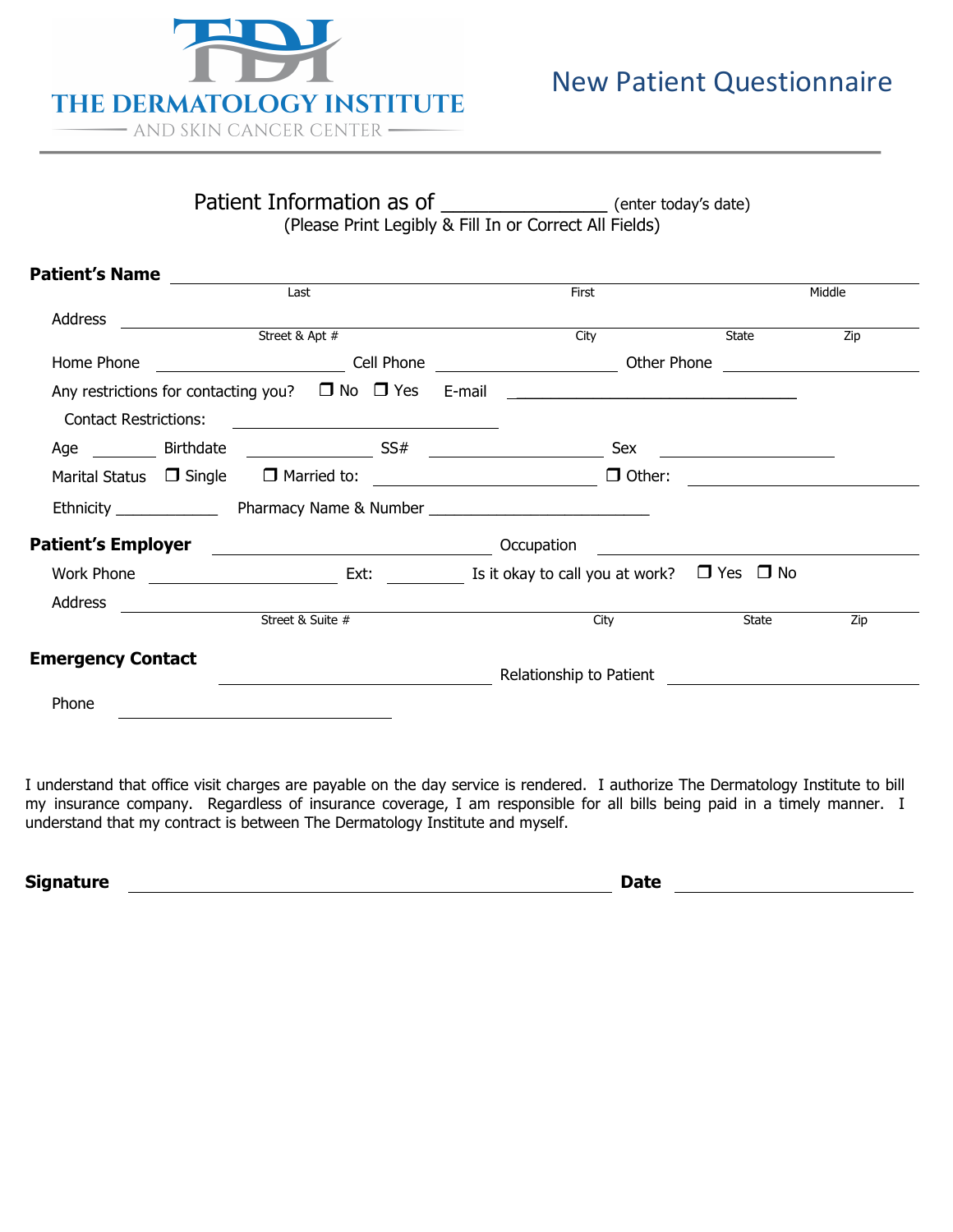

Dry Skin  $\Box$  Eczema

 $\Box$  NONE  $\Box$  Other

WƐŽƌŝĂƐŝƐ

 $\circ$   $\#$   $\#$ 

# Intake and History Form

\_\_\_\_\_\_\_\_\_\_\_\_\_\_\_\_\_\_\_\_\_\_\_\_\_\_\_\_\_\_\_\_\_\_\_\_\_\_\_\_\_\_\_\_ \_\_\_\_\_\_\_\_\_\_\_\_\_\_\_\_\_\_\_\_\_\_\_\_\_\_\_\_\_\_\_\_\_\_\_\_\_\_\_\_\_\_\_\_\_

| <b>Past Medical History</b><br>Select any of the following medical conditions you currently have:                                                                                                                                    |                                                                                                                                                                                        |                                                                                                                        |
|--------------------------------------------------------------------------------------------------------------------------------------------------------------------------------------------------------------------------------------|----------------------------------------------------------------------------------------------------------------------------------------------------------------------------------------|------------------------------------------------------------------------------------------------------------------------|
| Anxiety<br>Arthritis<br>Asthma<br><b>Atrial Fibrillation</b><br><b>Bone Marrow Transplant</b><br><b>BPH</b><br><b>Breast Cancer</b><br>Colon Cancer<br>COPD<br>Coronary Artery Disease<br>Depression<br><b>Past Surgical History</b> | Diabetes<br>End Stage Renal Disease<br>GERD<br><b>Hearing Loss</b><br>Hepatitis<br>Hypertension<br>HIV / AIDS<br>Hypercholesterolemia<br>Hyperthyroidism<br>Hypothyroidism<br>Leukemia | Lung Cancer<br>Lymphoma<br>Prostate Cancer<br><b>Radiation Treatment</b><br>Seizures<br>Stroke<br><b>NONE</b><br>Other |
| Please list any major surgeries you have had in the past 3 years:<br><b>Skin Disease History</b>                                                                                                                                     |                                                                                                                                                                                        |                                                                                                                        |
| Have you had any of the following?<br>Acne<br><b>Actinic Keratoses</b><br><b>Basal Cell Skin Cancer</b>                                                                                                                              | -7<br>$\qquad \qquad =\qquad \qquad$<br>$\circ$<br>U                                                                                                                                   | Do you have a family history of Melanoma?<br>No<br>Yes<br>If yes, which relative?                                      |

\_\_\_\_\_\_\_\_\_\_\_\_\_\_\_\_\_\_\_\_\_\_\_\_\_\_\_\_\_\_\_\_\_\_\_\_\_\_\_\_\_\_\_\_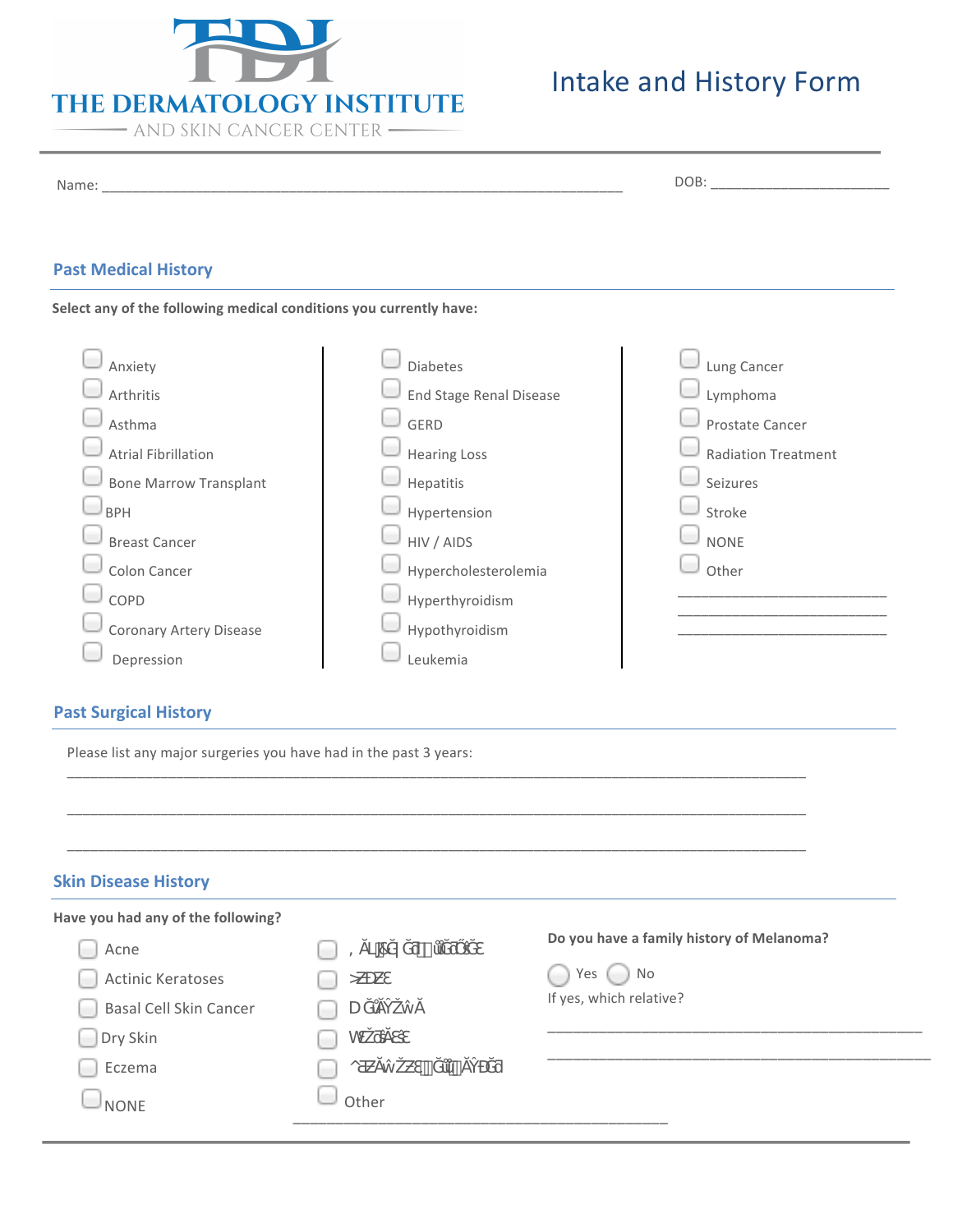## Intake and History Form

### **Medications**

line.

List all current medications:

| Medication name                            | Dose (i.e. 10mg)<br>Frequency (i.e. two pills twice a day) |                                     |
|--------------------------------------------|------------------------------------------------------------|-------------------------------------|
|                                            |                                                            |                                     |
|                                            |                                                            |                                     |
|                                            |                                                            |                                     |
|                                            |                                                            |                                     |
|                                            |                                                            |                                     |
|                                            |                                                            |                                     |
|                                            |                                                            |                                     |
|                                            |                                                            |                                     |
|                                            |                                                            |                                     |
|                                            |                                                            |                                     |
|                                            |                                                            |                                     |
|                                            |                                                            |                                     |
| <b>Allergies</b>                           |                                                            |                                     |
| List all allergies and reactions if known: |                                                            |                                     |
|                                            |                                                            |                                     |
| <b>Social History</b>                      |                                                            |                                     |
| Smoking Status (please choose one):        |                                                            |                                     |
| Current everyday smoker                    |                                                            | Alcohol Intake (please choose one): |
| Current someday smoker                     | <b>Start Smoking:</b>                                      | None<br>1 or less per day           |
| Former smoker                              | $\bullet$                                                  | 1-2 per day                         |
| Never smoker<br>Unknown if ever smoked     | Quit Smoking:<br>$\bullet$                                 | 3 or more per day                   |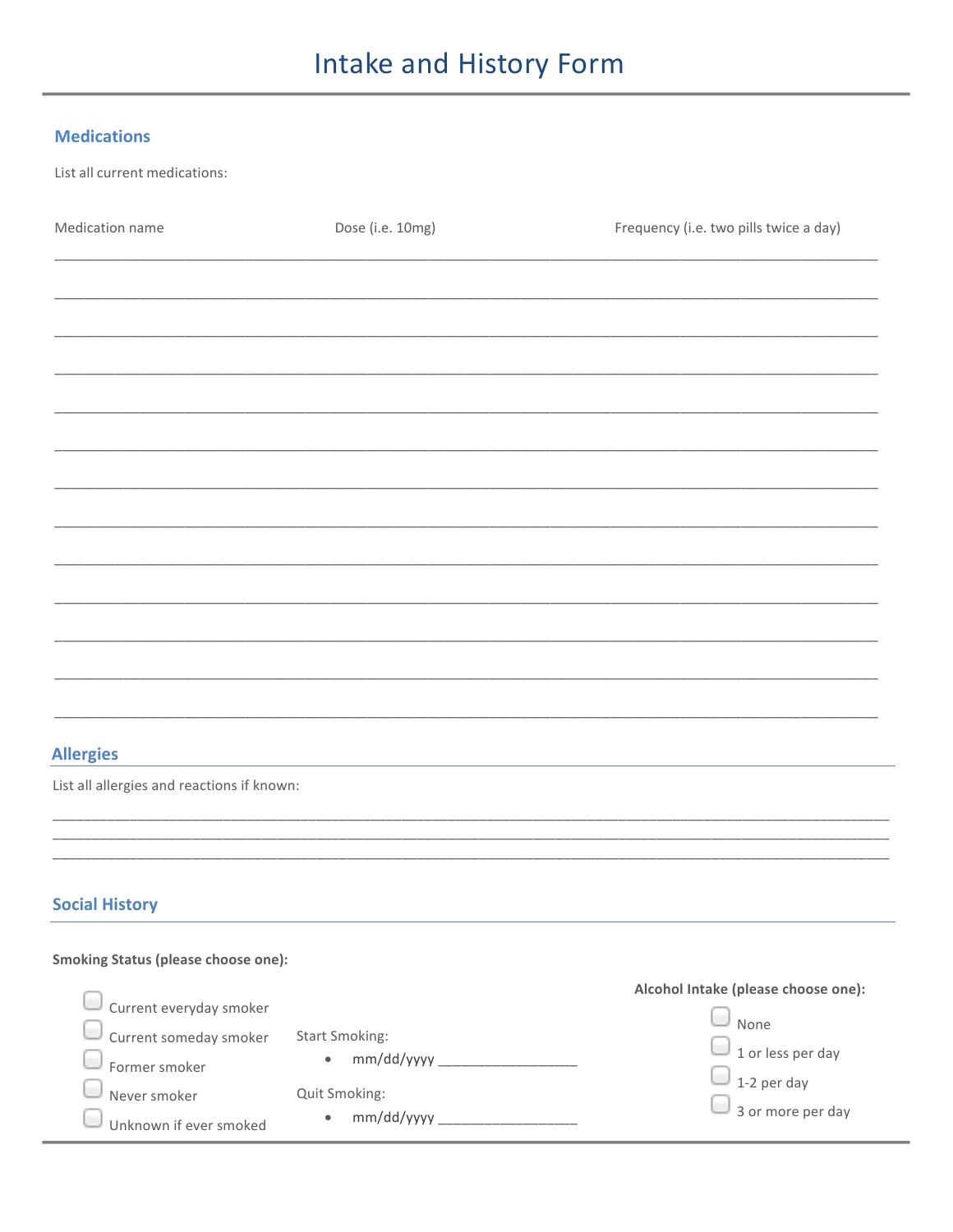## Intake and History Form

### **Review of Systems**

**Please check yes or no if you CURRENTLY have any of the following:** 

| Symptom                                      | Yes | No |
|----------------------------------------------|-----|----|
| Problems with healing                        |     |    |
| Problems with scarring (hypertrophic/keloid) |     |    |
| Rash                                         |     |    |
| Problems with bleeding                       |     |    |
| Fever or chills                              |     |    |
| Cough                                        |     |    |
| Allergy to adhesive                          |     |    |
| Allergy to lidocaine                         |     |    |
| Artificial heart valve                       |     |    |
| Artificial joints in the past 2 years        |     |    |
| <b>Blood thinners</b>                        |     |    |
| Defibrillator                                |     |    |
| Pacemaker                                    |     |    |
| Rapid heartbeat with epinephrine             |     |    |

### **Reason for Visit Today**

**What brings you here today? \_\_\_\_\_\_\_\_\_\_\_\_\_\_\_\_\_\_\_\_\_\_\_\_\_\_\_\_\_\_\_\_\_\_\_\_\_\_\_\_\_\_\_\_\_\_\_\_\_\_\_\_\_\_\_\_\_\_\_\_\_\_\_\_\_\_\_\_ How long ago did you notice this? \_\_\_\_\_\_\_\_\_\_\_\_\_\_\_\_\_\_\_\_\_\_\_\_\_\_\_\_\_\_\_\_\_ Please circle any of the following that pertain to your concern today: Itchy Bleeding Changing color Changing size Painful Red Scaly Looks different Getting worse Getting better Have you tried treating with any prescription or over-the-counter medications? Yes No If so, which ones: \_\_\_\_\_\_\_\_\_\_\_\_\_\_\_\_\_\_\_\_\_\_\_\_\_\_\_\_\_\_\_\_\_\_\_\_ Have you received any of the following immunizations? Influenza vaccine?: Yes No Pneumonia vaccine? Yes No**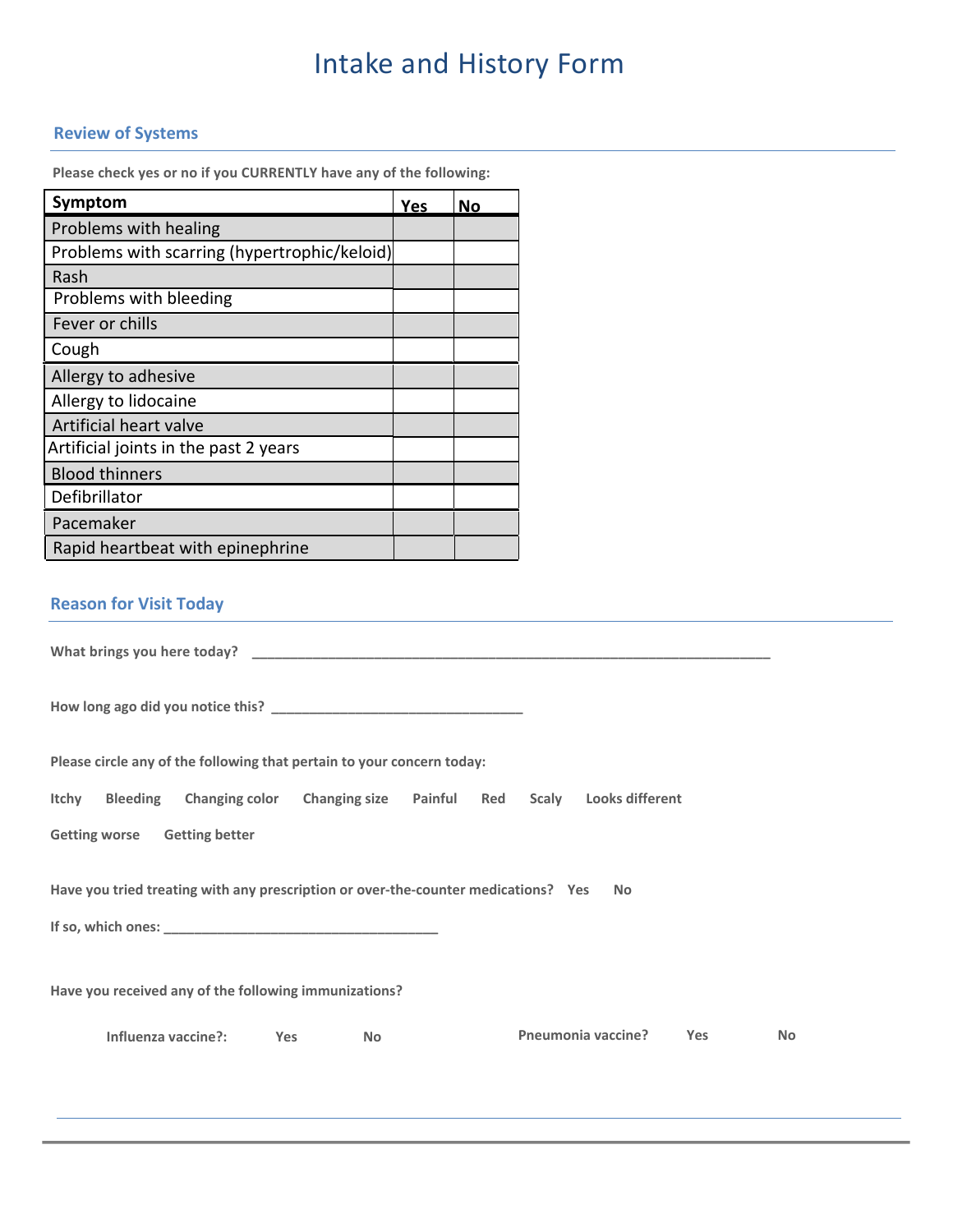

### **Surgical Procedure Consent Form**

During your clinic visits with us, it may be necessary for your dermatology provider to perform various surgical procedures for diagnostic and/or treatment purposes, including but not limited to biopsies, cryosurgery ("freezing"), excision, etc. The reason for the procedure(s), as well as any risks, benefits, and alternatives of the procedure(s) will be discussed with you during your visit. However, we have listed the most common of these risks as follows: scarring, atrophy, recurrence, bleeding, hematoma, seroma, dyspigmentation, redness, pain/discomfort, infection, cosmetic disfigurement, nerve damage or numbness, and loss of function, anesthesia allergy and/or anaphylaxis. You are encouraged to ask your dermatology provider any questions or concerns that you may have prior to the procedure. By signing below, you acknowledge: your understanding of these potential risks, your consent for such dermatologic procedures to be performed during your visits with us, and your consent for photographs to be taken before, during, and after the procedure(s) for your patient chart.

Date: \_\_\_\_\_\_\_\_\_\_\_\_\_\_\_\_\_\_\_\_\_\_\_

Patient name (printed): \_\_\_\_\_\_\_\_\_\_\_\_\_\_\_\_\_\_\_\_\_\_\_\_\_\_\_\_

Patient/Guardian signature: \_\_\_\_\_\_\_\_\_\_\_\_\_\_\_\_\_\_\_\_\_\_\_\_\_\_\_\_\_\_\_\_\_\_\_\_

Provider signature: \_\_\_\_\_\_\_\_\_\_\_\_\_\_\_\_\_\_\_\_\_\_\_\_\_\_\_\_\_\_\_\_\_\_\_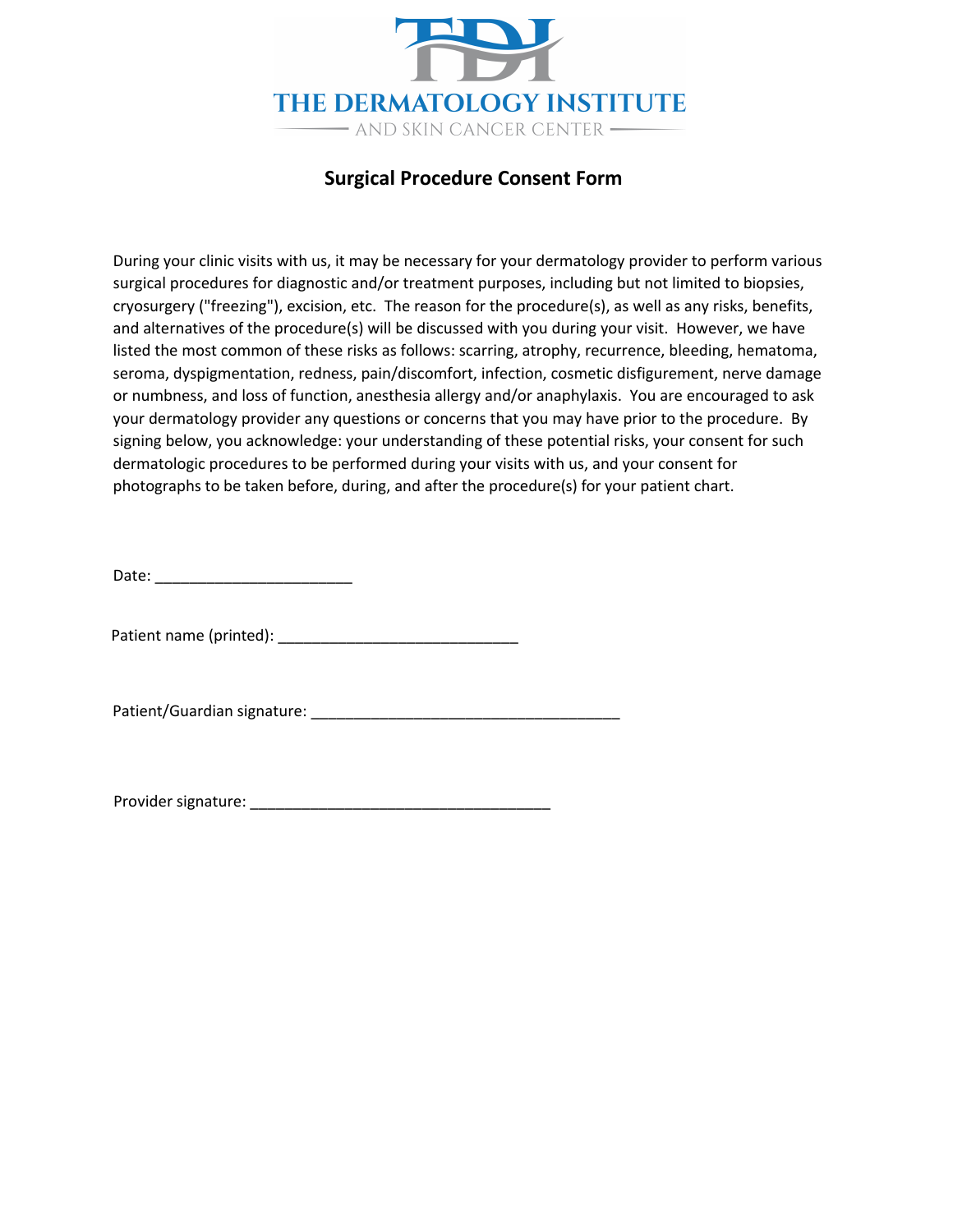

## Notice of Privacy Practices

### USES AND DISCLOSURES

- 1. During your course of treatment it will be necessary for our practice to share your medical information in the following examples
	- Laboratory Procedures: In order to correctly identify any specimens that we forward to the laboratory, we will need to include your medical information on the laboratory request form.
	- Physician Referral: If we determine that you should be treated by another physician in a different specialty, we will need to forward your medical information to that physician's office.
	- Billing & Collections: In order for our practice to receive payment from your insurance company, we will need to share your medical information with your carrier.
- 2. On a much less frequent basis, our practice may be required to disclose confidential information with your written consent for the following legal reasons:
	- Uses and disclosures for the public health activities
	- Reporting about victims of abuse, neglect or domestic violence
	- Disclosures for health oversight activities
	- Disclosures for judicial and administrative proceedings
	- Disclosures for law enforcement purposes
	- Uses and disclosures about decedents
	- Disclosures to avert a serious threat to health or safety
	- Uses and disclosures for specialized government functions
- 3. Any other uses and disclosures of your health information will require your individual written authorization which you may revoke such authorization.
- 4. On occasion, our employees may contact you at home to provide appointment reminders or information about your treatment.

### PATIENT RIGHTS

1. The right to request restrictions on certain uses and disclosures, including a statement that the practice is not required to agree to a requested restriction

- 2. The right to receive confidential communications
- 3. The right to inspect and copy protected health information
- 4. The right to amend protected health information
- 5. The right to receive an accounting of disclosures of protected health information
- 6. The right of an individual to obtain a paper copy of this notice from the practice upon request